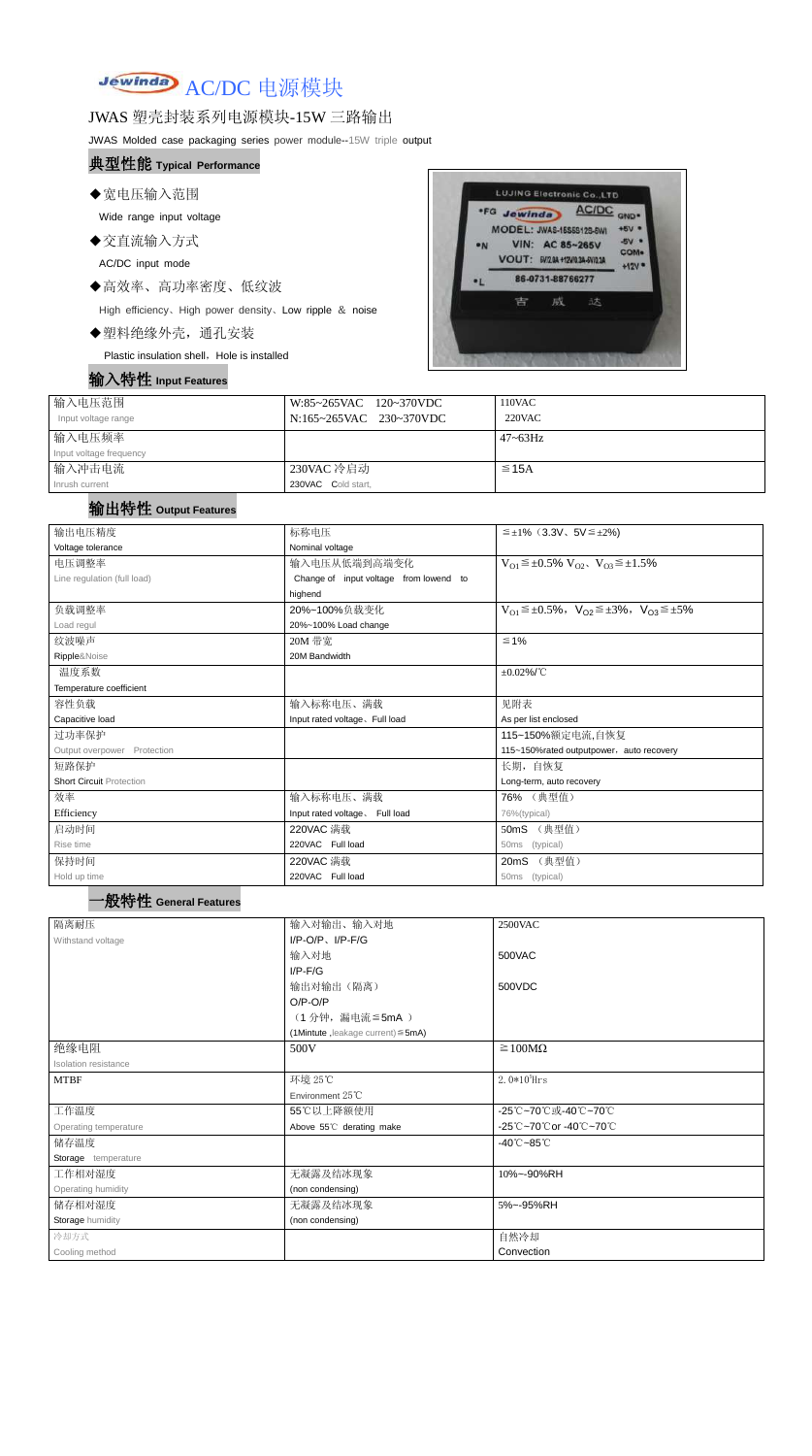### 容性负载 **Capacitive Load**

## 命名方式 **Naming Rules**





#### 产品选型 **Product selection**

| 产<br>品型号             | 输出电压           | 输出电流                             | 输出电压精度    | 纹波噪声        | 效率         |  |
|----------------------|----------------|----------------------------------|-----------|-------------|------------|--|
|                      | Output voltage | Output current<br>Output voltage |           | R&N         |            |  |
| Model No.            | V <sub>0</sub> | $I_{\rm O}$                      | tolerance | $V$ (p-p)mV | Efficiency |  |
|                      | $+5V$          | $0.20 - 2.00A$                   | $\pm 2\%$ | 100mV       |            |  |
| JWAS-15S5D5W(N)I     | $+5V$          | $0.05 - 0.50A$                   | $\pm 5\%$ | 100mV       | 73%        |  |
|                      | $-5V$          | $0.05 - 0.50A$                   | $\pm 5\%$ | 100mV       |            |  |
|                      | $+5V$          | $0.20 - 2.00A$                   | $\pm 2\%$ | 100mV       |            |  |
| JWAS-15S5D12W(N)I    | $+12V$         | $0.02 - 0.20A$                   | $\pm 3\%$ | 120mV       | 75%        |  |
|                      | $-12V$         | $0.02 - 0.20A$                   | $\pm 3\%$ | 120mV       |            |  |
|                      | $+5V$          | $0.20 - 1.8A$                    | $\pm 2\%$ | 100mV       |            |  |
| JWAS-15S5D15W(N)I    | $+15V$         | $0.02 - 0.20A$                   | $\pm 3\%$ | 120mV       | 75%        |  |
|                      | $-15V$         | $0.02 - 0.20A$                   | $\pm 3\%$ | 120mV       |            |  |
| JWAS-15S5D24W(N)I    | $+5V$          | $0.20 - 2.00A$                   | $\pm 2\%$ | 100mV       |            |  |
|                      | $+24V$         | $0.01 - 0.10A$                   | $\pm 3\%$ | 150mV       | 77%        |  |
|                      | $-24V$         | $0.01 - 0.10A$                   | $\pm 3\%$ | 150mV       |            |  |
| JWAS-15S12D5W(N)I    | $+12V$         | $0.10 - 1.00A$                   | $\pm1\%$  | 120mV       |            |  |
|                      | $+5V$          | $0.01 - 0.30A$                   | $\pm 5\%$ | 100mV       | 75%        |  |
|                      | $-5V$          | $0.01 - 0.30A$                   | $\pm 5\%$ | 100mV       |            |  |
| JWAS-15S24D5W(N)I    | $+24V$         | $0.05 - 0.50A$                   | $\pm 1\%$ | 150mV       |            |  |
|                      | $+5V$          | $0.03 - 0.30A$                   | $\pm 5\%$ | 100mV       | 76%        |  |
|                      | $-5V$          | $0.03 - 0.30A$                   | $\pm 5\%$ | 100mV       |            |  |
| JWAS-15S24D12W(N)I   | $+24V$         | $0.05 - 0.50A$                   | $\pm1\%$  | 150mV       |            |  |
|                      | $+12V$         | $0.01 - 0.15A$                   | $\pm 3\%$ | 120mV       | 78%        |  |
|                      | $-12V$         | $0.01 - 0.15A$                   | $\pm 3\%$ | 120mV       |            |  |
|                      | $+5V$          | $0.20 - 2.00A$                   | $\pm 2\%$ | 100mV       |            |  |
| JWAS-15S5S12S-5W(N)I | $+12V$         | $0.03 - 0.30A$                   | $\pm 3\%$ | 120mV       | 75%        |  |
|                      | $-5V$          | $0.03 - 0.30A$                   | $\pm 5\%$ | 100mV       |            |  |

注:因篇幅有限,以上只是部分产品列表,若需列表以外产品,请与本公司销售部联系。

Note:Due to space limitations ,the above list is only for some products, If other than a list of products, please contact the Company's sales department. 输出纹波噪声(峰-峰值)的测量,请参照模块测试说明中介绍的方法进行。

Output ripple noise measurement (peak - peak), please refer to the module test notes method is introduced.

| Vout:5V         |             | Vout: $12V_{\gamma}$ 15V |              | Vout:24V        |             |
|-----------------|-------------|--------------------------|--------------|-----------------|-------------|
| 推荐值             | 最大值         | 推荐值                      | 最大值          | 推荐值             | 最大值         |
| Recommendations | Maximum     | Recommendations          | Maximum      | Recommendations | Maximum     |
| $1000\mu F$     | $4700\mu F$ | $470 \mu F$              | $2200 \mu F$ | $100\mu F$      | $470 \mu F$ |